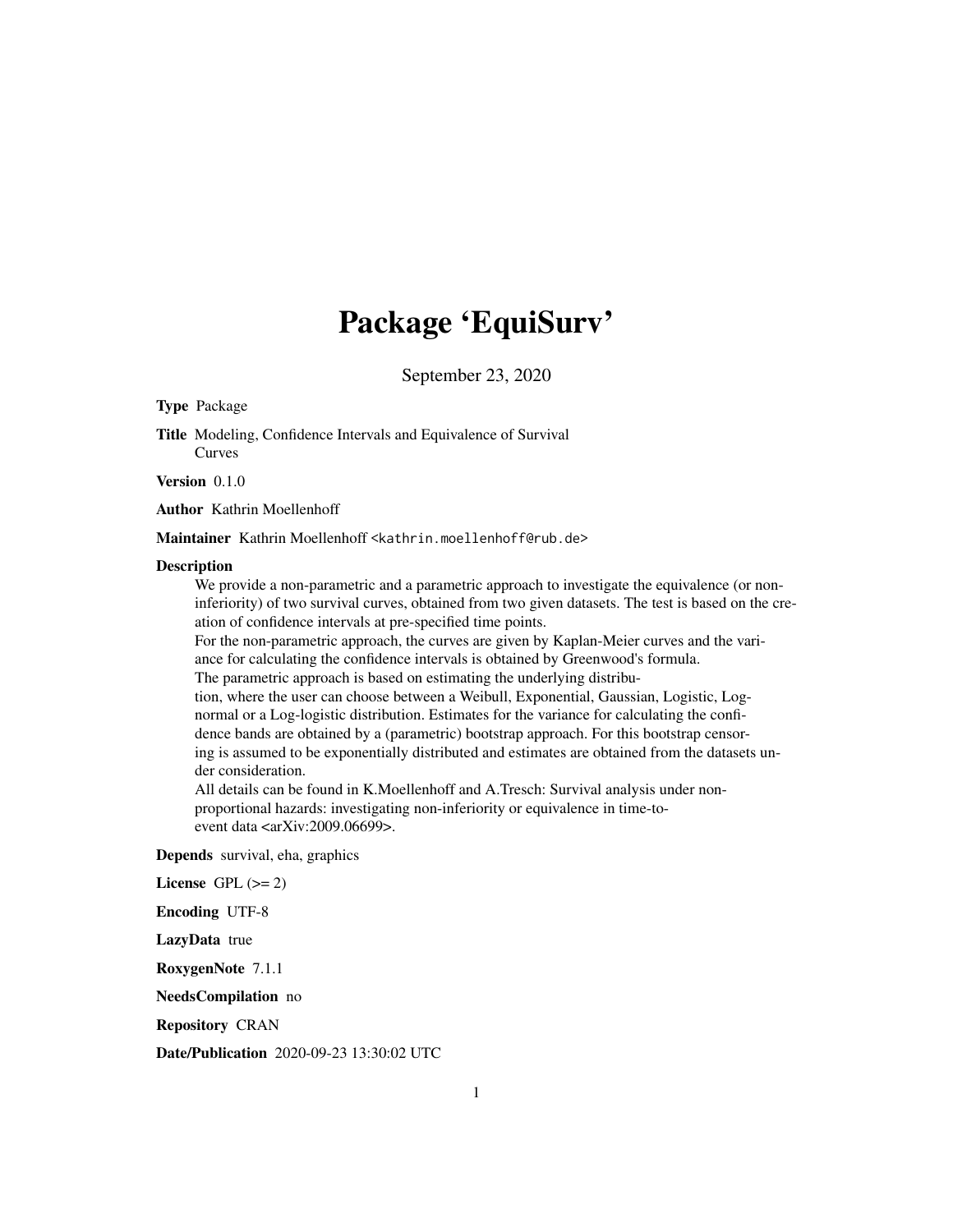### <span id="page-1-0"></span>R topics documented:

| Index |  |
|-------|--|

boot\_exponential *Parametric Bootstrap of time-to-event data following an exponential distribution*

#### Description

Function generating bootstrap data according to an exponential distribution (specified by a model parameter  $\theta$ ), assuming exponentially distributed right-censoring (specified by a rate C). After data generation again a model is fitted and evaluated at a pre-specified time point  $t_0$  yielding the response vector.

#### Usage

boot\_exponential(t0,  $B = 1000$ , theta, C, N)

#### Arguments

| t0    | time point of interest                                         |
|-------|----------------------------------------------------------------|
| -B    | number of bootstrap repetitions. The default is $B=1000$       |
| theta | parameter of the exponential distribution, theta=rate          |
| C.    | rate of the exponential distribution specifiying the censoring |
| N     | size of the dataset $=$ number of observations                 |
|       |                                                                |

#### Value

A vector of length B containing the estimated survival at t0

#### Examples

```
t0<-2N < -30C < -1boot_exponential(t0=t0,theta=1,C=C,N=N)
```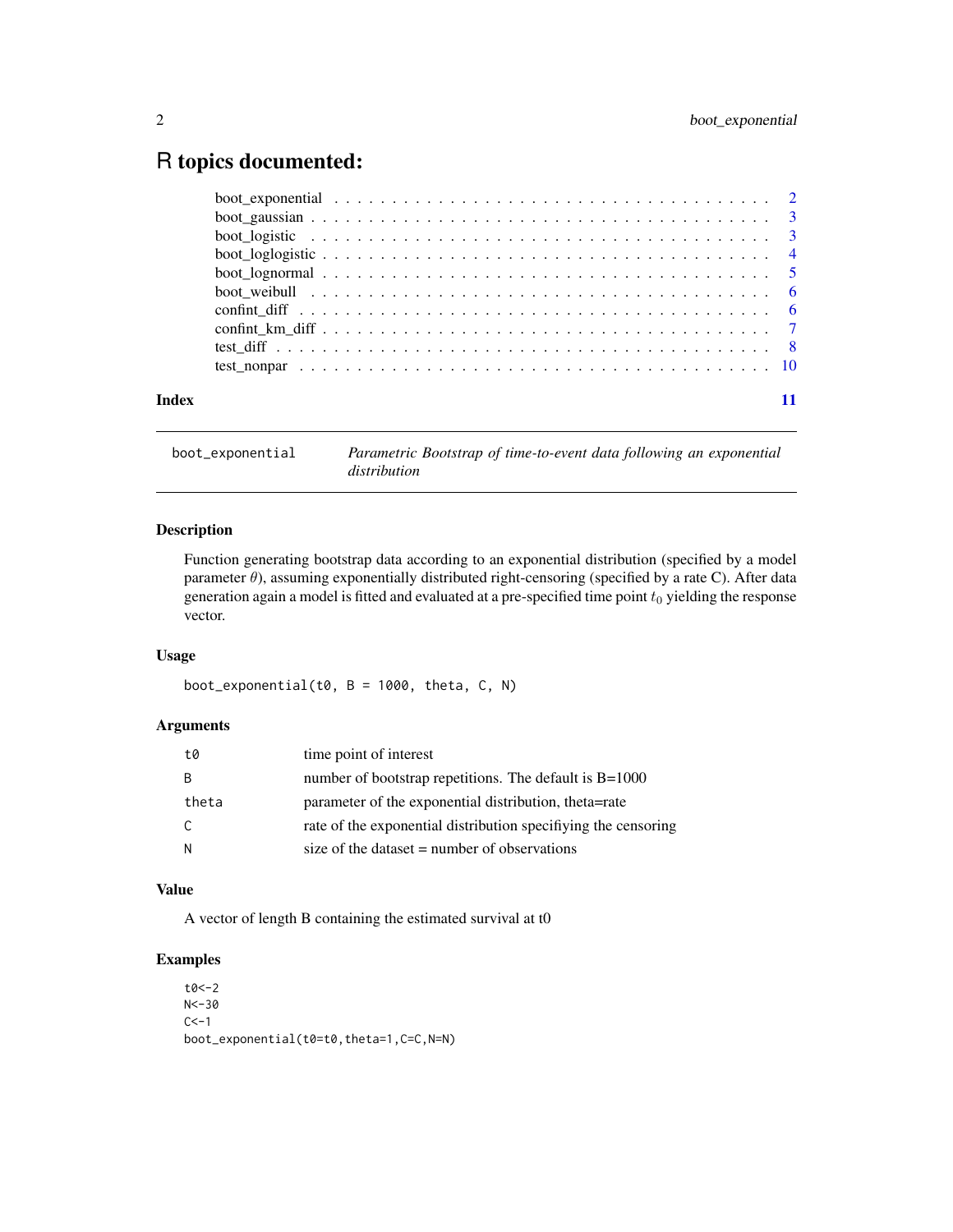<span id="page-2-0"></span>boot\_gaussian *Parametric Bootstrap of time-to-event data following a gaussian distribution*

#### Description

Function generating bootstrap data according to a gaussian distribution (specified by a model parameter  $\theta$ ), assuming exponentially distributed right-censoring (specified by a rate C). After data generation again a model is fitted and evaluated at a pre-specified time point  $t_0$  yielding the response vector.

#### Usage

boot\_gaussian(t0,  $B = 1000$ , theta,  $C$ , N)

#### Arguments

| t0    | time point of interest                                         |
|-------|----------------------------------------------------------------|
| B     | number of bootstrap repetitions. The default is $B=1000$       |
| theta | parameter of the gaussian distribution, theta=(mean,sd)        |
| C     | rate of the exponential distribution specifiying the censoring |
| N     | size of the dataset $=$ number of observations                 |

#### Value

A vector of length B containing the estimated survival at t0

#### Examples

```
t0<-2N < -30C < -1boot_gaussian(t0=t0,theta=c(1.7,1),C=C,N=N)
```

| boot_logistic | Parametric Bootstrap of time-to-event data following a logistic distri- |
|---------------|-------------------------------------------------------------------------|
|               | bution                                                                  |

#### Description

Function generating bootstrap data according to a logistic distribution (specified by a model parameter  $\theta$ ), assuming exponentially distributed right-censoring (specified by a rate C). After data generation again a model is fitted and evaluated at a pre-specified time point  $t_0$  yielding the response vector.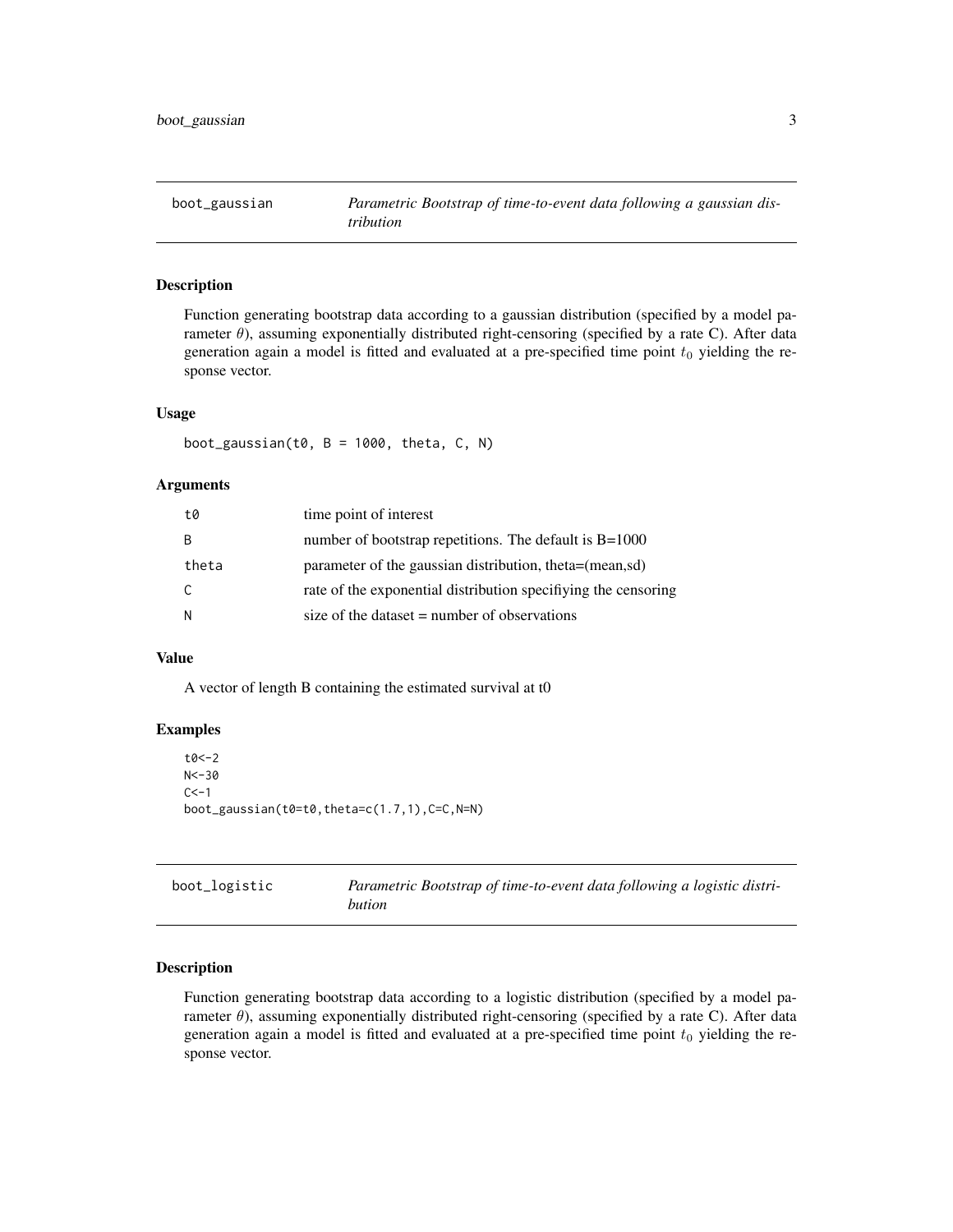#### <span id="page-3-0"></span>Usage

boot\_logistic(t0,  $B = 1000$ , theta, C, N)

#### Arguments

| t0    | time point of interest                                          |
|-------|-----------------------------------------------------------------|
|       | number of bootstrap repetitions. The default is $B=1000$        |
| theta | parameter of the logistic distribution, theta=(location, scale) |
| C.    | rate of the exponential distribution specifiying the censoring  |
| N     | size of the dataset $=$ number of observations                  |

#### Value

A vector of length B containing the estimated survival at t0

#### Examples

```
t0<-2
N < -30C < -1boot_logistic(t0=t0,theta=c(1,0.4),C=C,N=N)
```

| boot_loglogistic | Parametric Bootstrap of time-to-event data following a loglogistic dis- |
|------------------|-------------------------------------------------------------------------|
|                  | tribution                                                               |

#### Description

Function generating bootstrap data according to a loglogistic distribution (specified by a model parameter  $\theta$ ), assuming exponentially distributed right-censoring (specified by a rate C). After data generation again a model is fitted and evaluated at a pre-specified time point  $t_0$  yielding the response vector.

#### Usage

```
boot_loglogistic(t0, B = 1000, theta, C, N)
```
#### Arguments

| t0    | time point of interest                                          |
|-------|-----------------------------------------------------------------|
| B     | number of bootstrap repetitions. The default is $B=1000$        |
| theta | parameter of the loglogistic distribution, theta=(shape, scale) |
| C     | rate of the exponential distribution specifiying the censoring  |
| N     | size of the dataset $=$ number of observations                  |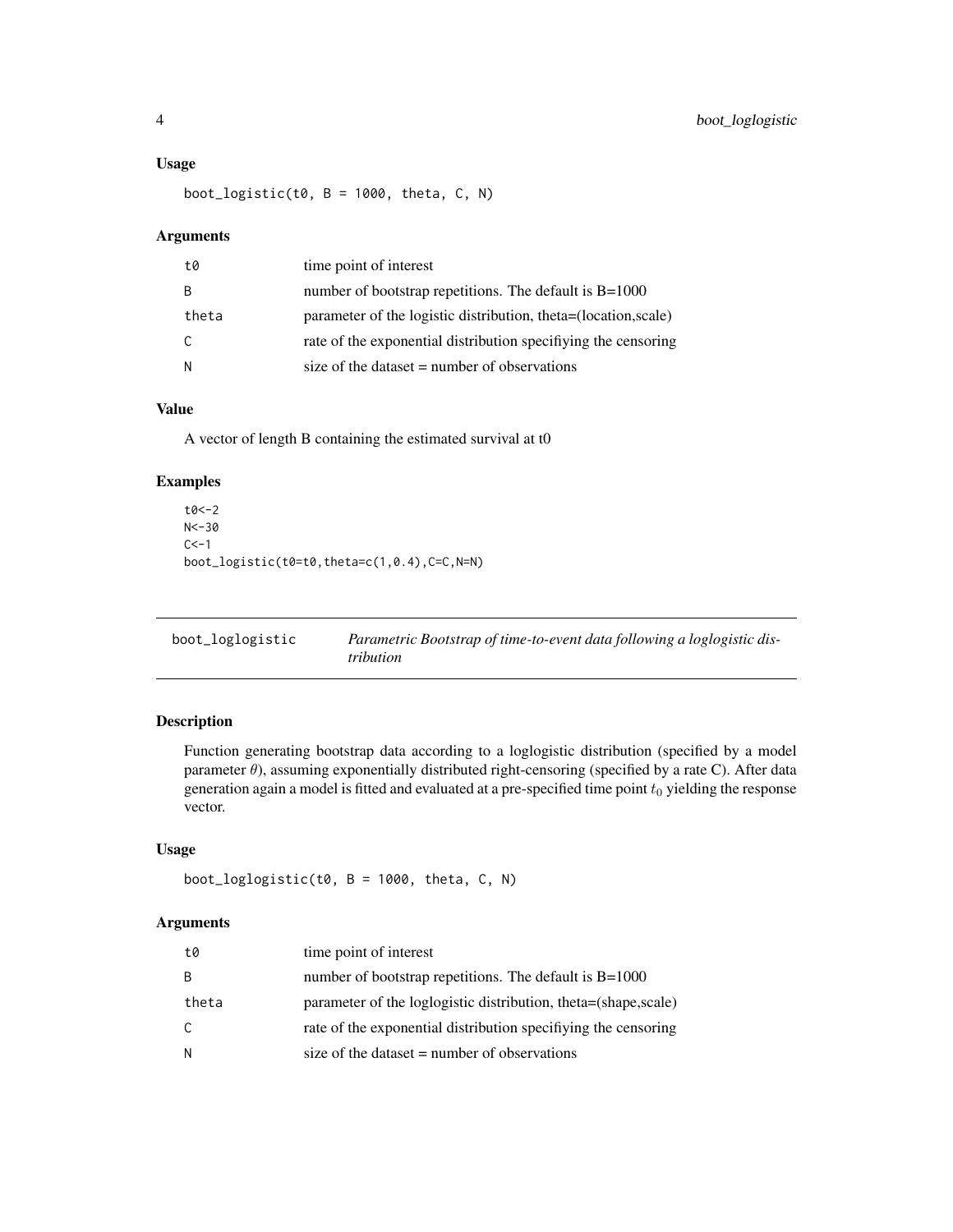#### <span id="page-4-0"></span>boot\_lognormal 5

#### Value

A vector of length B containing the estimated survival at t0

#### Examples

```
alpha<-0.05
t0<-2
N < -30C < -1boot_loglogistic(t0=t0,theta=c(1,3),C=C,N=N)
```

| boot_lognormal | Parametric Bootstrap of time-to-event data following a lognormal dis- |
|----------------|-----------------------------------------------------------------------|
|                | <i>tribution</i>                                                      |

#### Description

Function generating bootstrap data according to a lognormal distribution (specified by a model parameter  $\theta$ ), assuming exponentially distributed right-censoring (specified by a rate C). After data generation again a model is fitted and evaluated at a pre-specified time point  $t_0$  yielding the response vector.

#### Usage

boot\_lognormal(t0,  $B = 1000$ , theta,  $C$ , N)

#### Arguments

| t0    | time point of interest                                          |
|-------|-----------------------------------------------------------------|
| B     | number of bootstrap repetitions. The default is $B=1000$        |
| theta | parameter of the lognormal distribution, theta=(meanlog, sdlog) |
| C     | rate of the exponential distribution specifiving the censoring  |
| N     | size of the dataset $=$ number of observations                  |

#### Value

A vector of length B containing the estimated survival at t0

#### Examples

t0<-2  $N < -30$  $C < -1$ boot\_lognormal(t0=t0,theta=c(0.6,1),C=C,N=N)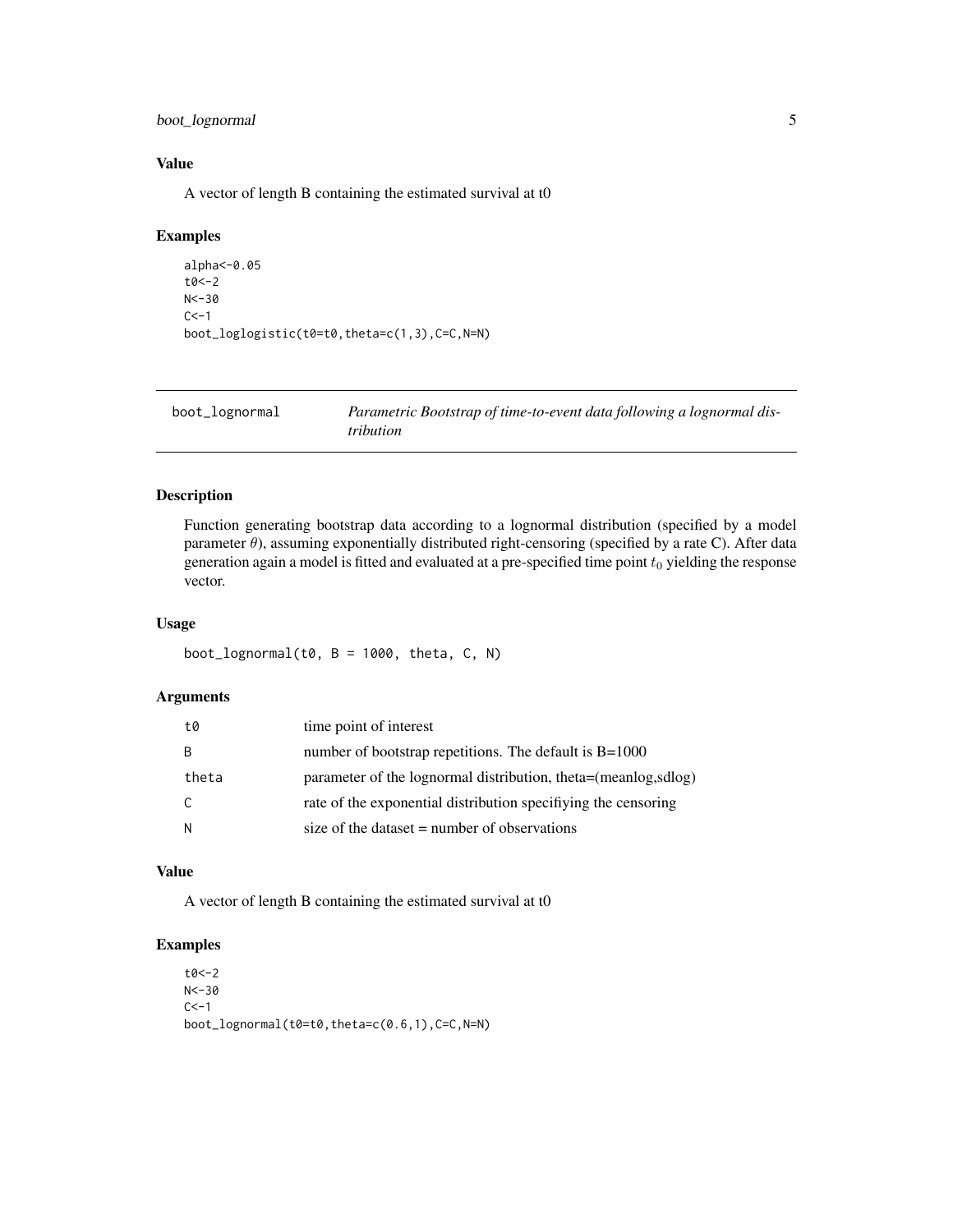<span id="page-5-0"></span>

#### Description

Function generating bootstrap data according to a Weibull distribution (specified by a model parameter  $\theta$ ), assuming exponentially distributed right-censoring (specified by a rate C). After data generation again a model is fitted and evaluated at a pre-specified time point  $t_0$  yielding the response vector.

#### Usage

boot\_weibull(t0,  $B = 1000$ , theta,  $C$ , N)

#### Arguments

| t0    | time point of interest                                         |
|-------|----------------------------------------------------------------|
| -B    | number of bootstrap repetitions. The default is $B=1000$       |
| theta | parameter of the Weibull distribution, theta=(shape, scale)    |
| C.    | rate of the exponential distribution specifiying the censoring |
| -N    | size of the dataset $=$ number of observations                 |

#### Value

A vector of length B containing the estimated survival at t0

#### Examples

```
t0<-2N < -30C < -1boot_weibull(t0=t0,theta=c(1,3),C=C,N=N)
```
confint\_diff *Lower and upper confidence bounds for the difference of two parametric survival curves*

#### Description

Function fitting parametric survival curves  $S_1$ ,  $S_2$  to two groups and yielding lower and upper (1- $\alpha$ )-confidence bounds for the difference  $S_1 - S_2$  of these two curves at a specific time point, based on approximating the variance via bootstrap. For the bootstrap exponentially distributed random censoring is assumed and the parameters estimated from the datasets.  $m_1$  and  $m_2$  are parametric survival models following a Weibull, exponential, gaussian, logistic, log-normal or log-logistic distribution. For the generation of the bootstrap data exponentially distributed right-censoring is assumed and the rates estimated from the datasets. See Moellenhoff and Tresch <arXiv:2009.06699> for details.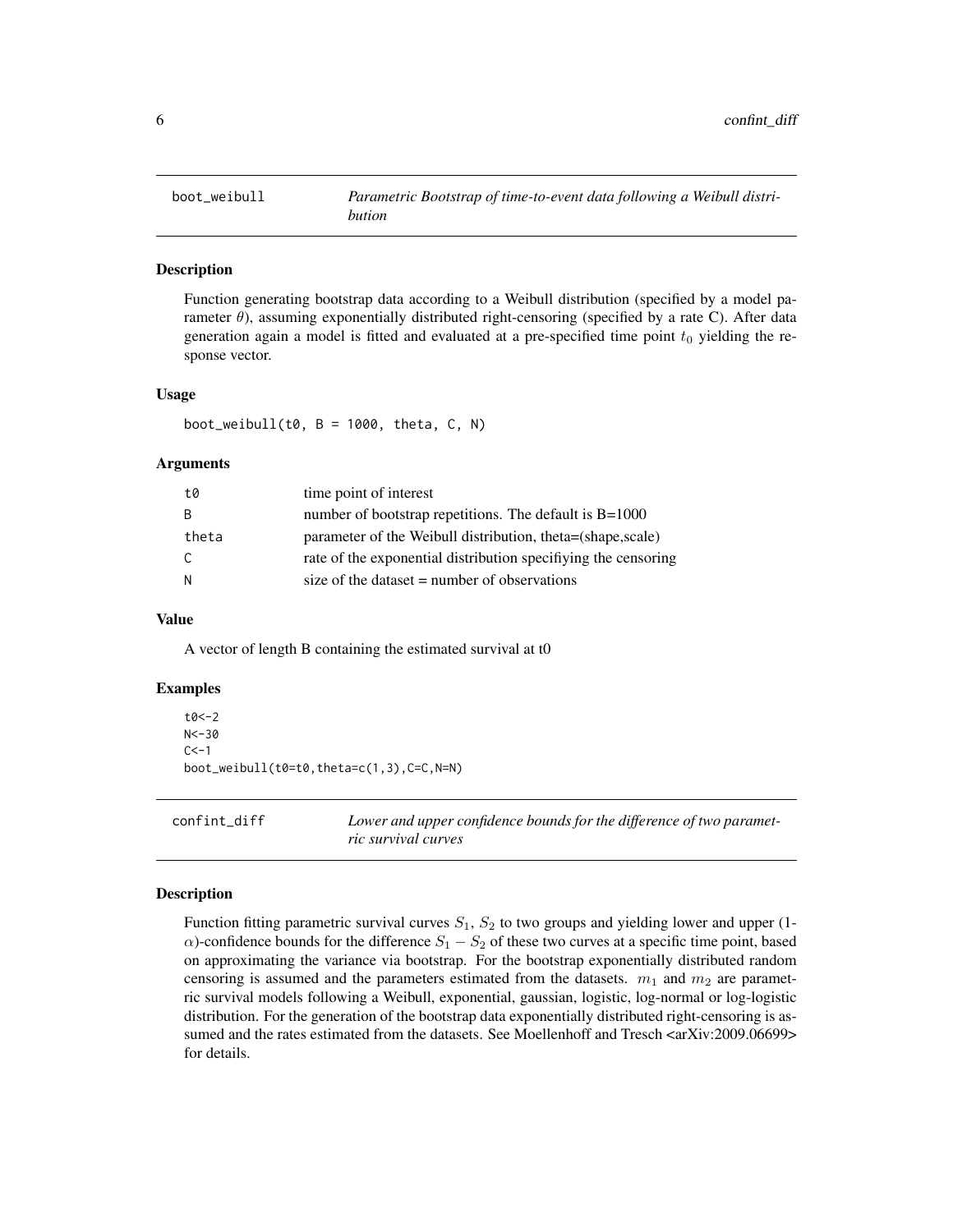#### <span id="page-6-0"></span>Usage

 $confint_diff(alpha, to, m1, m2, B = 1000, data_r, data_t, plot = TRUE)$ 

#### Arguments

| alpha       | confidence level                                                                                                                      |
|-------------|---------------------------------------------------------------------------------------------------------------------------------------|
| t0          | time point of interest                                                                                                                |
| $m1$ , $m2$ | type of parametric model. Possible model types are "weibull", "exponential",<br>"gaussian", "logistic", "lognormal" and "loglogistic" |
| B           | number of bootstrap repetitions. The default is $B=1000$                                                                              |
|             | data_r, data_t datasets containing time and status for each individual (have to be referenced as<br>this)                             |
| plot        | if TRUE, a plot of the two survival curves will be given                                                                              |

#### Value

A list containing the difference  $S_1(t_0) - S_2(t_0)$ , the lower and upper (1- $\alpha$ )-confidence bounds and a summary of the two model fits. Further a plot of the curves is given.

#### References

K.Moellenhoff and A.Tresch: Survival analysis under non-proportional hazards: investigating noninferiority or equivalence in time-to-event data <arXiv:2009.06699>

#### Examples

```
data(veteran)
veteran_r <- veteran[veteran$trt==1,]
veteran_t <- veteran[veteran$trt==2,]
alpha<-0.05
t0<-80
confint_diff(alpha=alpha,t0=t0,m1="weibull",m2="weibull",data_r=veteran_r,data_t=veteran_t)
```

| confint km diff | Lower and upper confidence bounds for the difference of two Kaplan- |
|-----------------|---------------------------------------------------------------------|
|                 | Meier curves                                                        |

#### Description

Function fitting Kaplan-Meier curves  $S_1$ ,  $S_2$  to two groups and yielding lower and upper (1- $\alpha$ )confidence bounds for the difference  $S_1 - S_2$  of these two curves at a specific time point by using Greenwood's formula.

#### Usage

```
confint_km_diff(alpha, t0, data_r, data_t, plot = TRUE)
```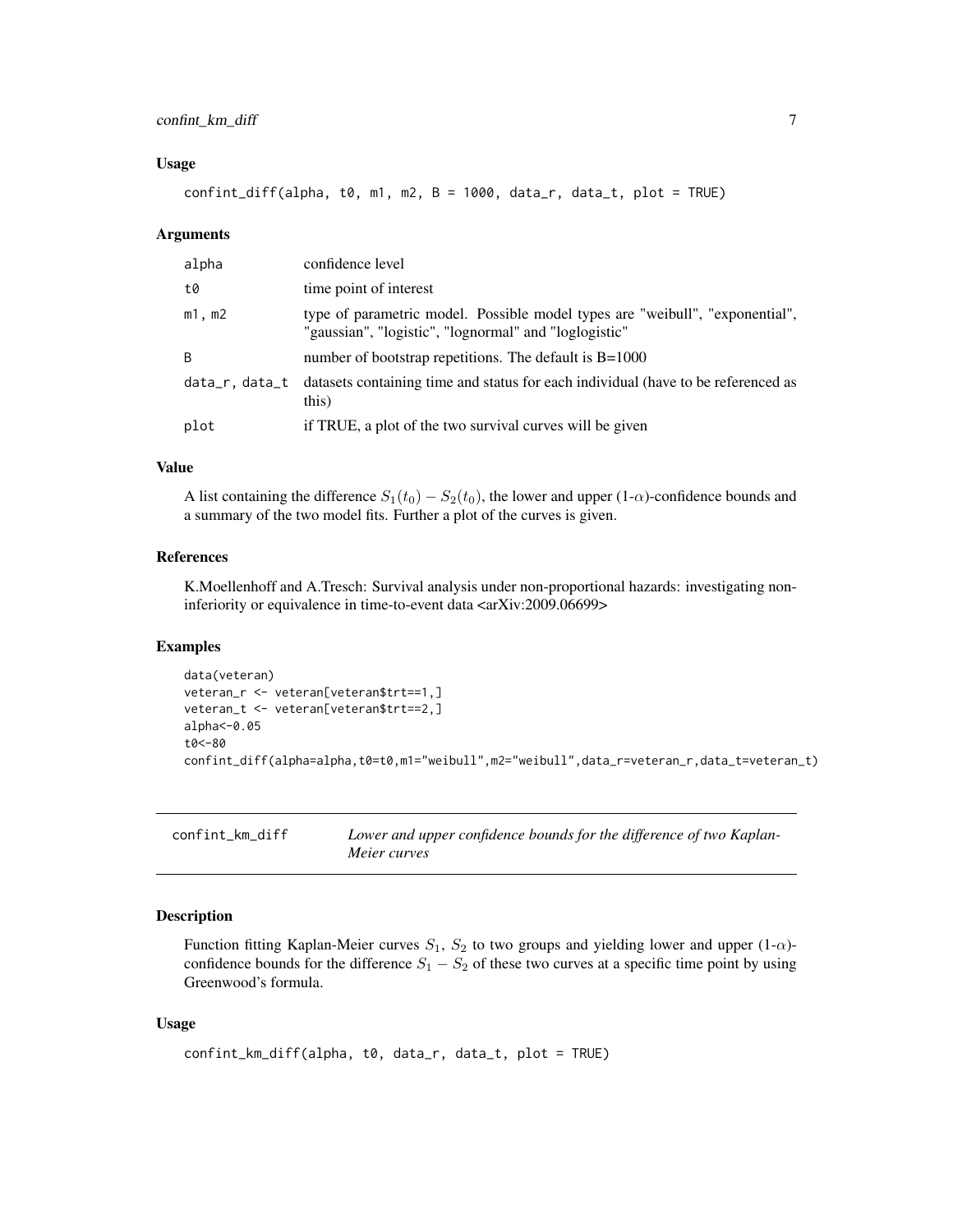#### <span id="page-7-0"></span>**Arguments**

| alpha | confidence level                                                       |
|-------|------------------------------------------------------------------------|
| t0    | time point of interest                                                 |
|       | data_r, data_t datasets containing time and status for each individual |
| plot  | if TRUE, a plot of the two Kaplan Meier curves will be given           |

#### Value

A list containing the difference  $S_1(t_0) - S_2(t_0)$  and the lower and upper (1- $\alpha$ )-confidence bounds. Further a plot of the curves is given.

#### Examples

```
data(veteran)
veteran_r <- veteran[veteran$trt==1,]
veteran_t <- veteran[veteran$trt==2,]
alpha<-0.05
t0<-80
confint_km_diff(alpha=alpha,t0=t0,data_r=veteran_r,data_t=veteran_t)
```

| test diff | Non-inferiority and equivalence test for the difference of two paramet- |
|-----------|-------------------------------------------------------------------------|
|           | ric survival curves                                                     |

#### Description

Function for fitting and testing two parametric survival curves  $S_1$ ,  $S_2$  at  $t_0$  concerning the hypotheses of non-inferiority

$$
H_0: S_1(t_0) - S_2(t_0) \ge \epsilon \, vs. \, H_1: S_1(t_0) - S_2(t_0) < \epsilon
$$

or equivalence

$$
H_0: |S_1(t_0) - S_2(t_0)| \ge \epsilon \, vs. \, H_1: |S_1(t_0) - S_2(t_0)| < \epsilon.
$$

 $m_1$  and  $m_2$  are parametric survival models following a Weibull, exponential, gaussian, logistic, lognormal or log-logistic distribution. The test procedure is based on confidence intervals obtained via bootstrap. For the generation of the bootstrap data exponentially distributed random censoring is assumed and the rates estimated from the datasets. See Moellenhoff and Tresch <arXiv:2009.06699> for details.

#### Usage

```
test_diff(
  epsilon,
  alpha,
  t0,
  type,
  m1,
```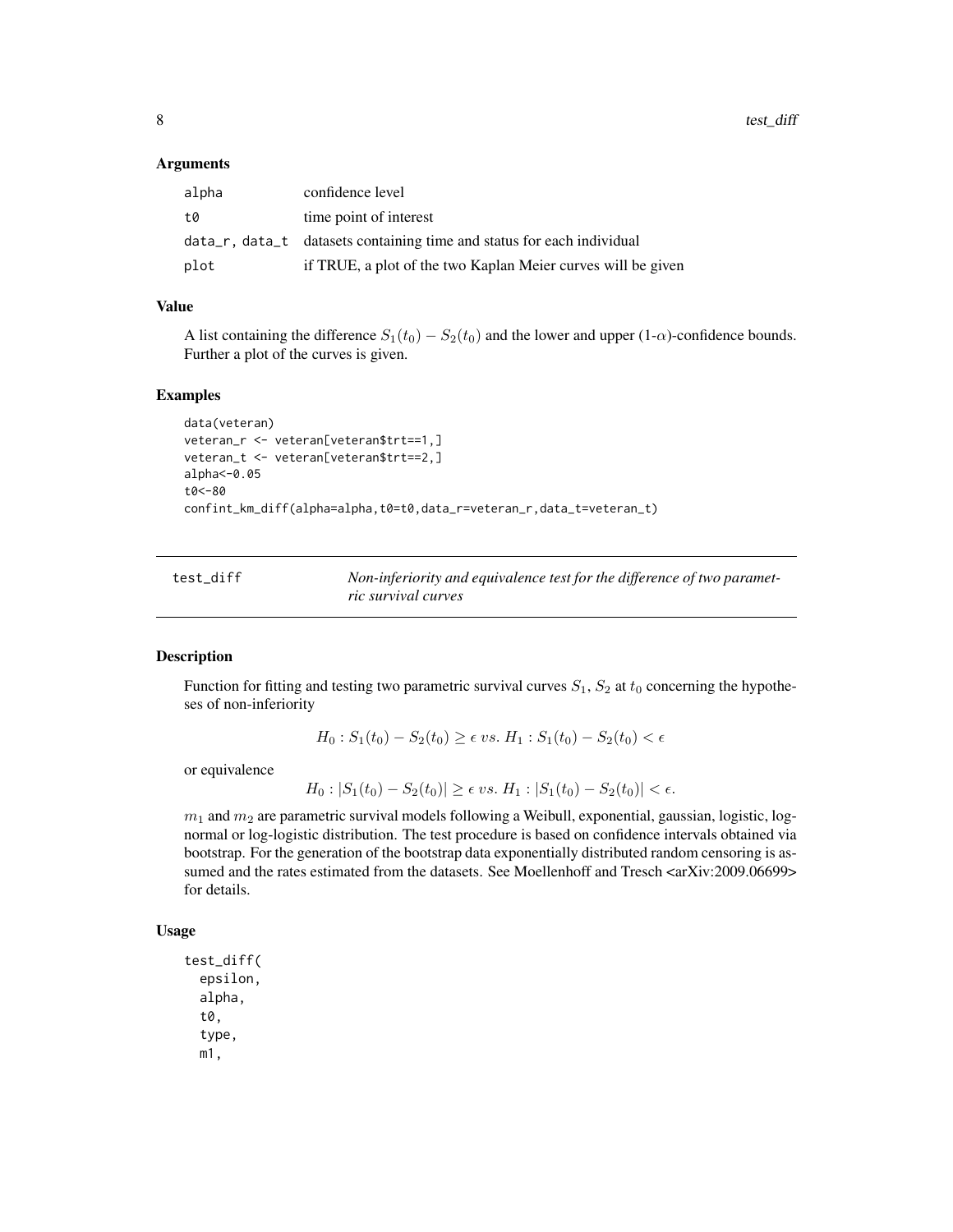test\_diff 9

```
m2,
 B = 1000,
 plot = TRUE,
 data_r,
 data_t
)
```
#### Arguments

| epsilon       | non-inferiority/equivalence margin                                                                                                    |
|---------------|---------------------------------------------------------------------------------------------------------------------------------------|
| alpha         | significance level                                                                                                                    |
| t0            | time point of interest                                                                                                                |
| type          | type of the test. "ni" for non-inferiority, "eq" for equivalence test                                                                 |
| m1, m2        | type of parametric model. Possible model types are "weibull", "exponential",<br>"gaussian", "logistic", "lognormal" and "loglogistic" |
| B             | number of bootstrap repetitions. The default is $B=1000$                                                                              |
| plot          | if TRUE, a plot of the two survival curves will be given                                                                              |
| data_r.data_t | datasets containing time and status for each individual (have to be referenced as<br>this)                                            |

#### Value

A list containing the difference  $S_1(t_0) - S_2(t_0)$ , the lower and upper (1- $\alpha$ )-confidence bounds, the summary of the two model fits, the chosen margin and significance level and the test decision. Further a plot of the curves is given.

#### References

K.Moellenhoff and A.Tresch: Survival analysis under non-proportional hazards: investigating noninferiority or equivalence in time-to-event data <arXiv:2009.06699>

#### Examples

```
data(veteran)
veteran_r <- veteran[veteran$trt==1,]
veteran_t <- veteran[veteran$trt==2,]
alpha<-0.05
t0<-80
epsilon<-0.15
test_diff(epsilon=epsilon,alpha=alpha,t0=t0,type="eq",m1="weibull",m2="weibull",
data_r=veteran_r,data_t=veteran_t)
```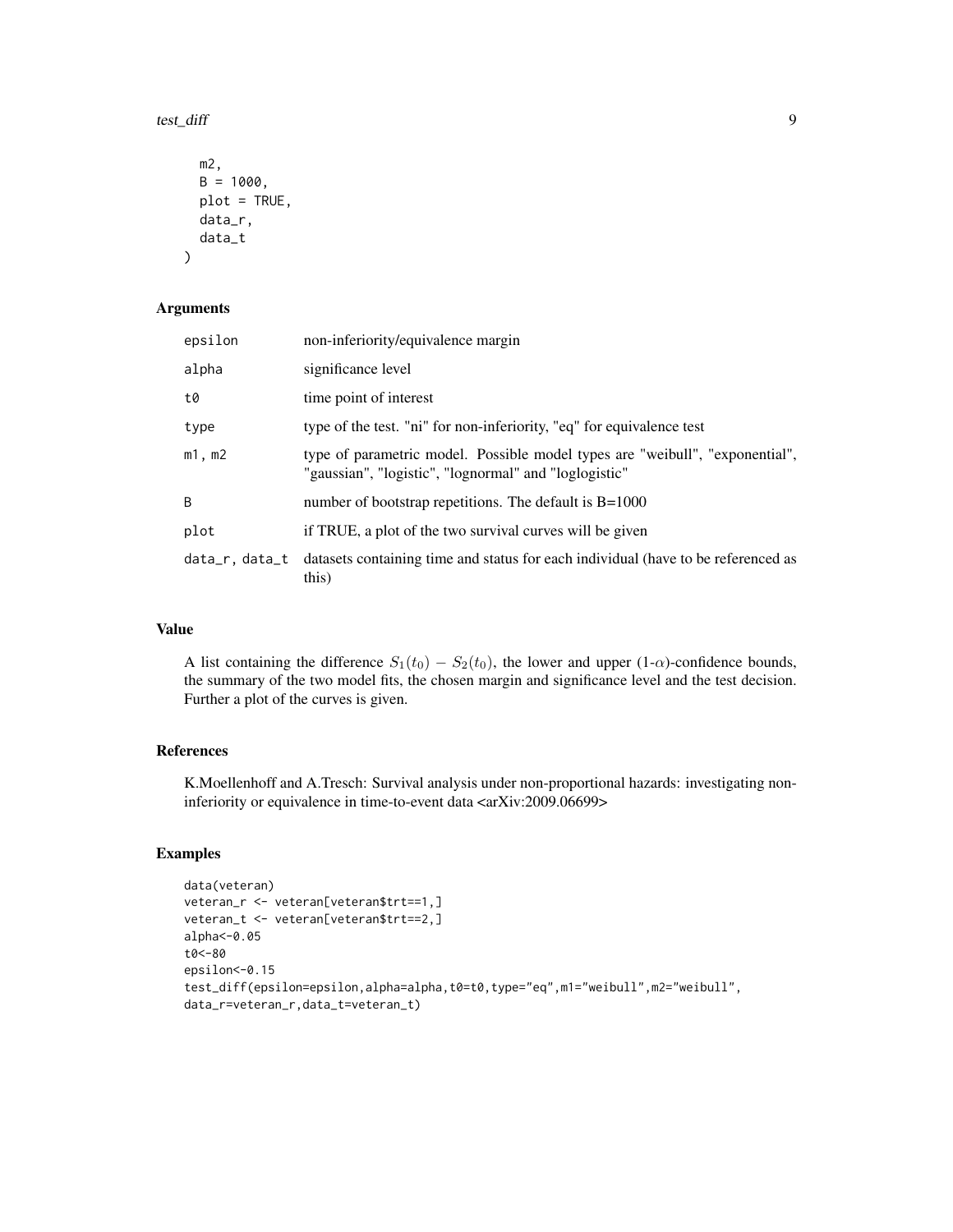<span id="page-9-0"></span>

#### Description

Function for fitting and testing two Kaplan Meier curves  $S_1$ ,  $S_2$  at  $t_0$  concerning the hypotheses of non-inferiority

$$
H_0: S_1(t_0) - S_2(t_0) \ge \epsilon \ vs. \ H_1: S_1(t_0) - S_2(t_0) < \epsilon
$$

or equivalence

$$
H_0: |S_1(t_0) - S_2(t_0)| \ge \epsilon \ vs. \ H_1: |S_1(t_0) - S_2(t_0)| < \epsilon
$$

#### Usage

test\_nonpar(epsilon, alpha, t0, type, data\_r, data\_t, plot = TRUE)

#### Arguments

| epsilon | non-inferiority/equivalence margin                                     |
|---------|------------------------------------------------------------------------|
| alpha   | significance level                                                     |
| t0      | time point of interest                                                 |
| type    | type of the test. "ni" for non-inferiority, "eq" for equivalence test  |
|         | data_r, data_t datasets containing time and status for each individual |
| plot    | if TRUE, a plot of the two Kaplan Meier curves will be given           |

#### Value

A list containing the difference  $S_1(t_0) - S_2(t_0)$ , the lower and upper (1- $\alpha$ )-confidence bounds, the chosen margin and significance level and the test decision. Further a plot of the curves is given.

#### Examples

```
data(veteran)
veteran_r <- veteran[veteran$trt==1,]
veteran_t <- veteran[veteran$trt==2,]
alpha<-0.05
t0<-80
epsilon<-0.15
test_nonpar(epsilon=epsilon,alpha=alpha,t0=t0,type="eq",data_r=veteran_r,data_t=veteran_t)
```